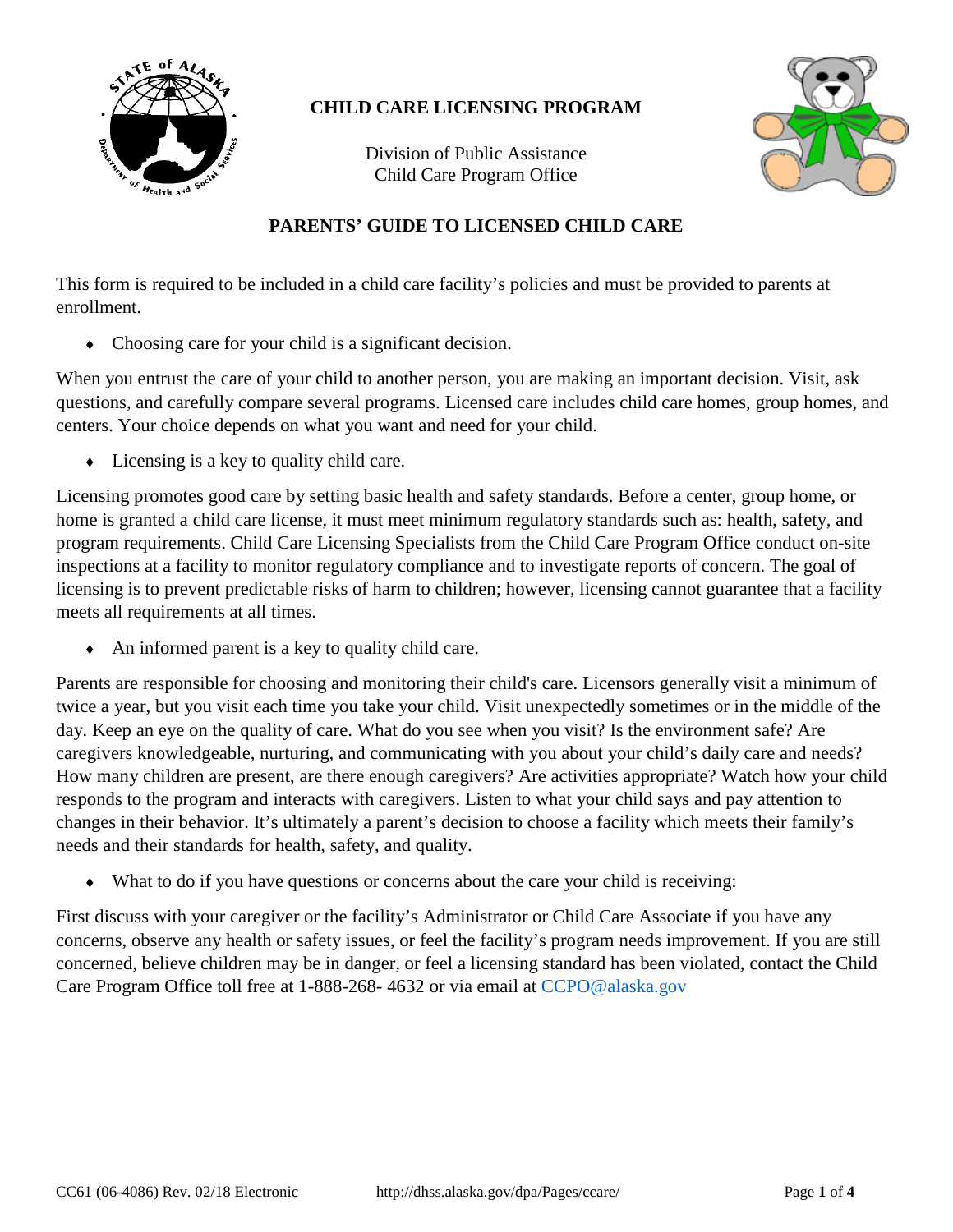# **CHILD TO CAREGIVER RATIO REQUIREMENTS FOR LICENSED CHILD CARE FACILITIES**

# **CHILD CARE HOMES**

- 1 caregiver required; must be at least 21 years of age
- No more than 5 children younger than 13 years of age including the caregiver's
- own children, without fire safety approval
- No more than 8 children total,
- younger than 13 years of age, including the caregiver's own children, with fire safety approval
- No more than 3 children under the age of 30 months
- No more than 2 children may be non-ambulatory
- No more than 5 children, including the caregiver's own children under the age
- of 18 years, are allowed in nighttime care between the hours of 10:00 p.m. and 6:00 a.m., with fire safety approval

# **CHILD CARE GROUP HOMES**

- 2 caregivers required, one must be the Administrator and must be at least 21 years of age
- Caregivers must be at least 18 years of age
- No more than 12 children total younger than 13 years of age, including the caregiver's own children, with fire safety approval
- No more than 5 children under the age of 30 months
- No more than 4 children may be non-ambulatory
- No more than 5 children, including the caregiver's own children under the age of 18 years, are allowed in nighttime care between the hours of 10:00 p.m. and 6:00 a.m., with fire safety approval

See 7 AAC 57.505 for child-to- caregiver ratio requirements allowing 1 caregiver in a Group Home.

#### **CHILD CARE CENTERS**

- Administrator and/or Child Care Associates must be at least 21 years of age
- 13 or more children in care, with fire safety approval

The number of caregivers, who are at least 18 years of age, needed to meet child-to-caregiver ratios:

- 1 caregiver for every 5 infants (birth through 18 months)
- 1 caregiver for every 6 toddlers (19 months up to 36 months)
- 1 caregiver for every 10 preschool children (3 and 4 year olds)
- 1 caregiver for every 14 kindergarten children (5 and 6 year olds)
- 1 caregiver for every 18 school age children (7 through 12 years old)

See 7 AAC 57.510 for allowable maximum group sizes in a Center.

# **CHILD CARE FACILITIES MUST MEET THE FOLLOWING REQUIREMENTS TO BE LICENSED**

- Required to apply for a Provisional or Biennial License
- Must meet all licensing standards and requirements
- Must be in compliance with all licensing regulations
- Must allow Child Care Licensing access to inspect the facility and premises to ensure licensing compliance and to investigate complaints
- All staff/household members must have valid criminal history check from the State of Alaska Background Check Program
- All caregivers must meet the licensing early child development training requirements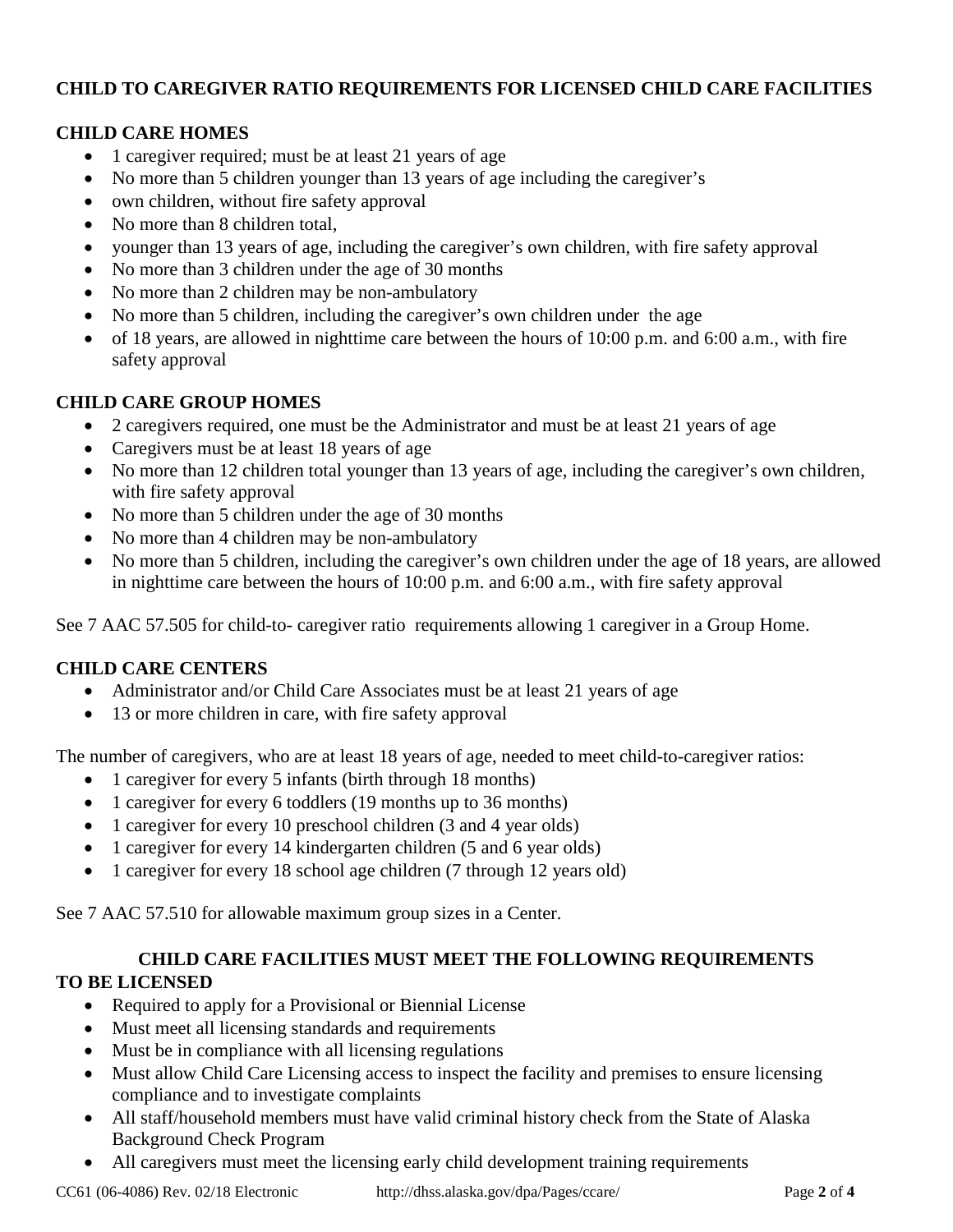### **OBTAIN FROM PARENTS**

- Child's immunization records or an approved exemption form
- Child emergency information
	- o must be updated by parent when changes occur or
	- o at least semi-annually
- Permission for:
	- o medication administration
	- o transportation
	- o field trip participation
- A plan of care for a child identified with a special need
- A behavior guidance plan for a child with a behavior issue

### **PROGRAM REQUIREMENTS**

- Must promote children's healthy development
- Must include quiet and active, group and individual, indoor and outdoor activities
- Must include minimum of 20 minutes of vigorous physical activity for every 3 hours in care
- Must ensure screen time viewing is limited to  $1\frac{1}{2}$  hours in a 24- hour period
- Must have a specialization approved by Child Care Licensing to provide nighttime care or allow children to participate in a moderate risk activity

### **SUPERVISION**

- Ensure children are always supervised by an adult caregiver
- Ensure children receive age appropriate supervision
- Ensure a child's whereabouts are known at all times while in care
- Ensure child-to-caregiver ratios are always met

#### **SAFETY**

- Must meet Child Care Licensing and fire safety standards
- Must have an emergency evacuation plan, train staff, and document monthly evacuation drills
- Ensure water temperature is between 100 and 120 degrees Fahrenheit
- Ensure firearms and ammunition are stored properly away from children. Note: firearms and ammunition are prohibited in a child care center.
- Ensure the facility is free of hazards inside and outside
- Ensure electric outlets accessible to children under age 5, have child protective outlet covers

## **BEHAVIOR GUIDANCE**

- Must be positive and never cruel, humiliating, or damaging to the child
- Must set realistic expectations and clear and consistent limits
- Must not be disciplined or punished related to eating, napping, or toileting
- Ensure if time-outs are used they are age appropriate and a child is never removed from other children for more than 10 minutes
- Ensure corporal punishment of children is prohibited. Note: corporal punishment means "the infliction of bodily pain as a penalty for a disapproved behavior. It includes: shaking, spanking, delivering a blow with a part of the body or an object, slapping, punching, pulling or any other action that seeks to induce pain."